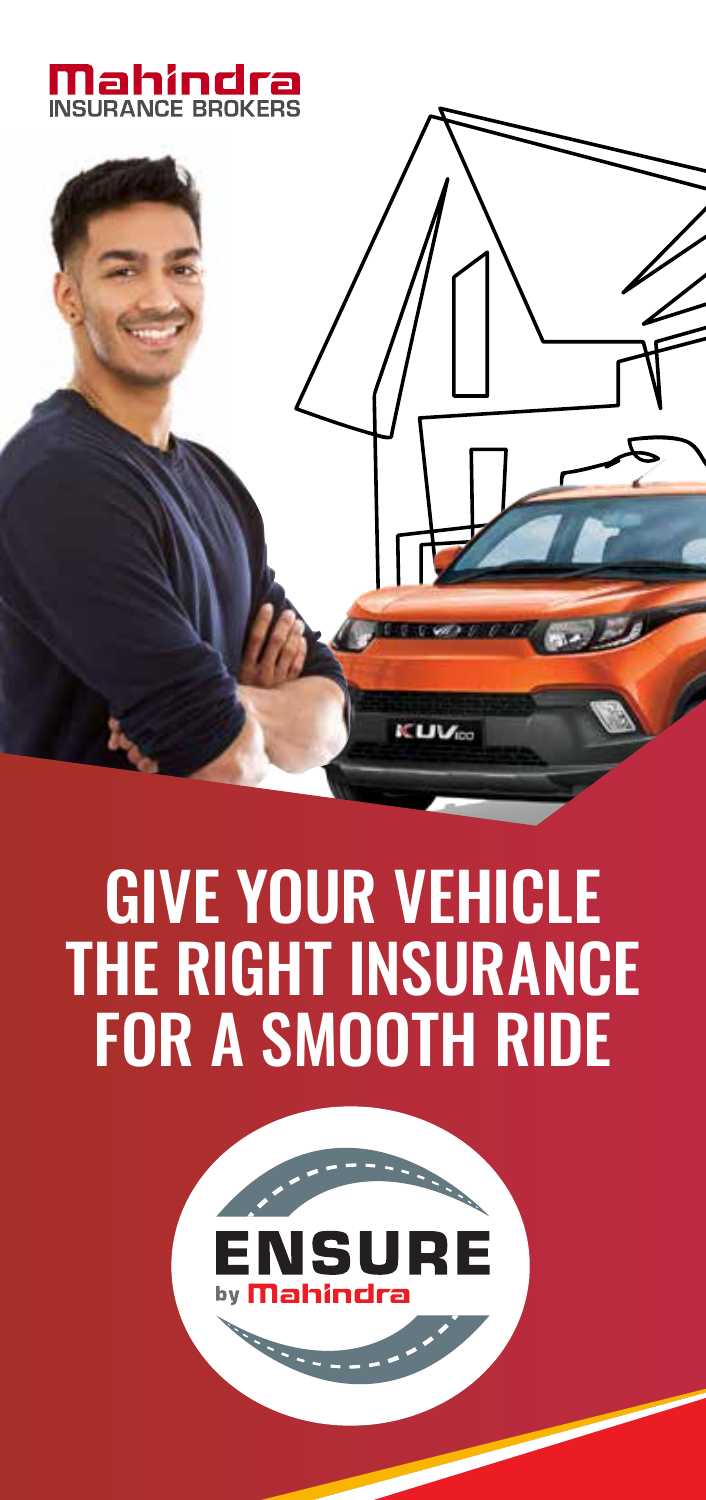

At Mahindra Insurance Brokers, we understand that your vehicle is not just a means of transportation for you, it is your most prized possession.

That's why, we go the extra mile with ENSURE BY MAHINDRAa program designed exclusively for you to offer insurance plans that best suit your needs. From the freedom to choose from an array of leading insurers to seamless claim assistance, from add-on covers to timely updates, Ensure By Mahindra will be with you every step of the way.

So go ahead, get in touch with your Mahindra & Mahindra Auto Dealer (Motor Insurance Service Provider – MISP) to protect your personal or commercial vehicles & safeguard your happiness.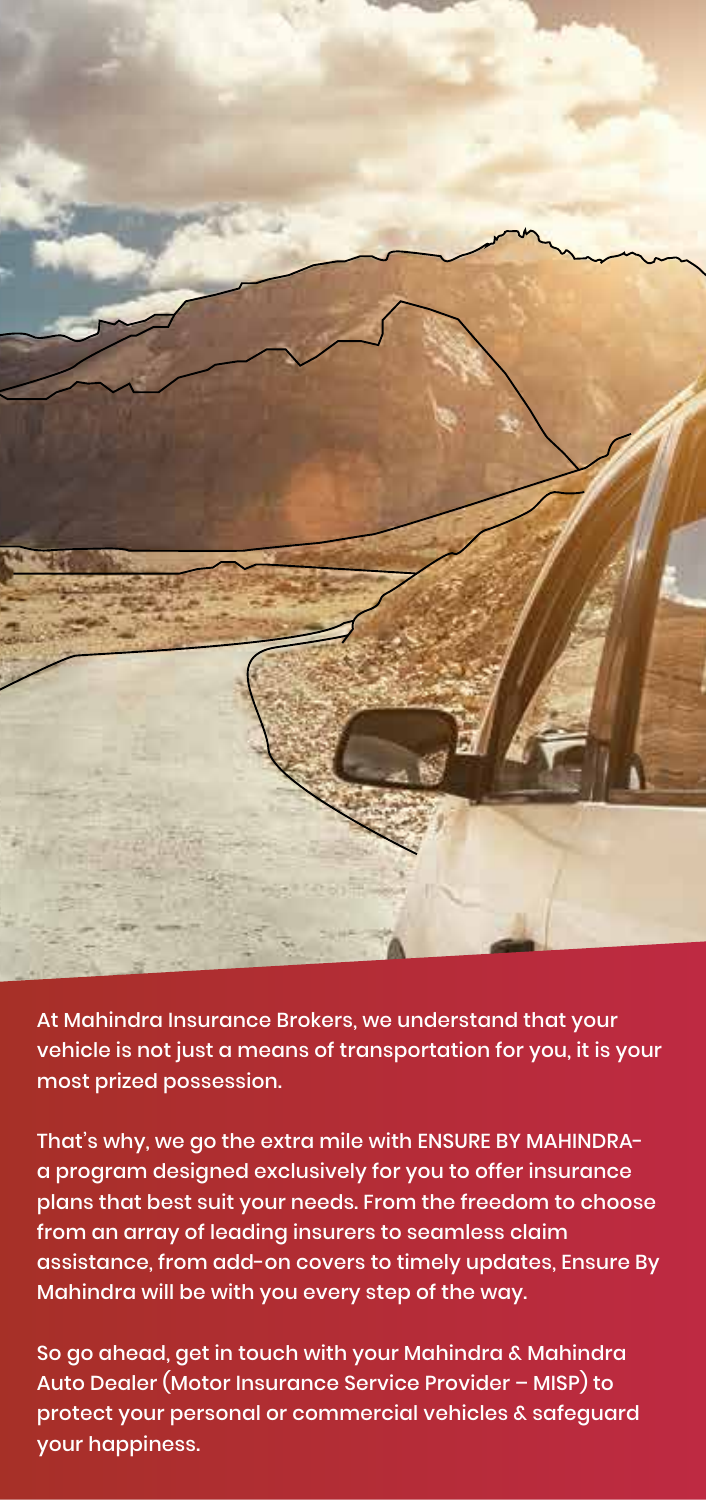## **KEY FEATURES**

From seat covers to a music system, you choose what's best for your vehicle. Then why should you settle for a standard insurance when you get a plethora of benefits with Ensure by Mahindra. Here are some of our top features:



Get an array of insurance policies from a list of leading insurance companies



IInstant issuance of your policy by dealers through an online portal



Get timely updates on claim registration through SMS from your insurance company



Advance reminders for policy renewal



Seamless and instant policy modification through endorsement process – changes in the policy holder's details like address, contact number, etc. can be done instantly at the time of renewal.

# **ADD ON COVERS**



Zero Depreciation

It covers without any deduction for depreciation on the value of parts being replaced which is approved by the surveyor. This cover reduces the out of pocket expenses of vehicle owner to a greater extent.



Return to Invoice

This cover ensures that in case of total loss or theft of your vehicle, you will get the claim as per the original invoice value of your vehicle and not just as per the insured declared value (IDV).



Engine Protector

It covers the damages to engine's internal parts due to any consequential or Hydrostatic losses (Damages due to engine oil drain out or water entering into engine's internal parts)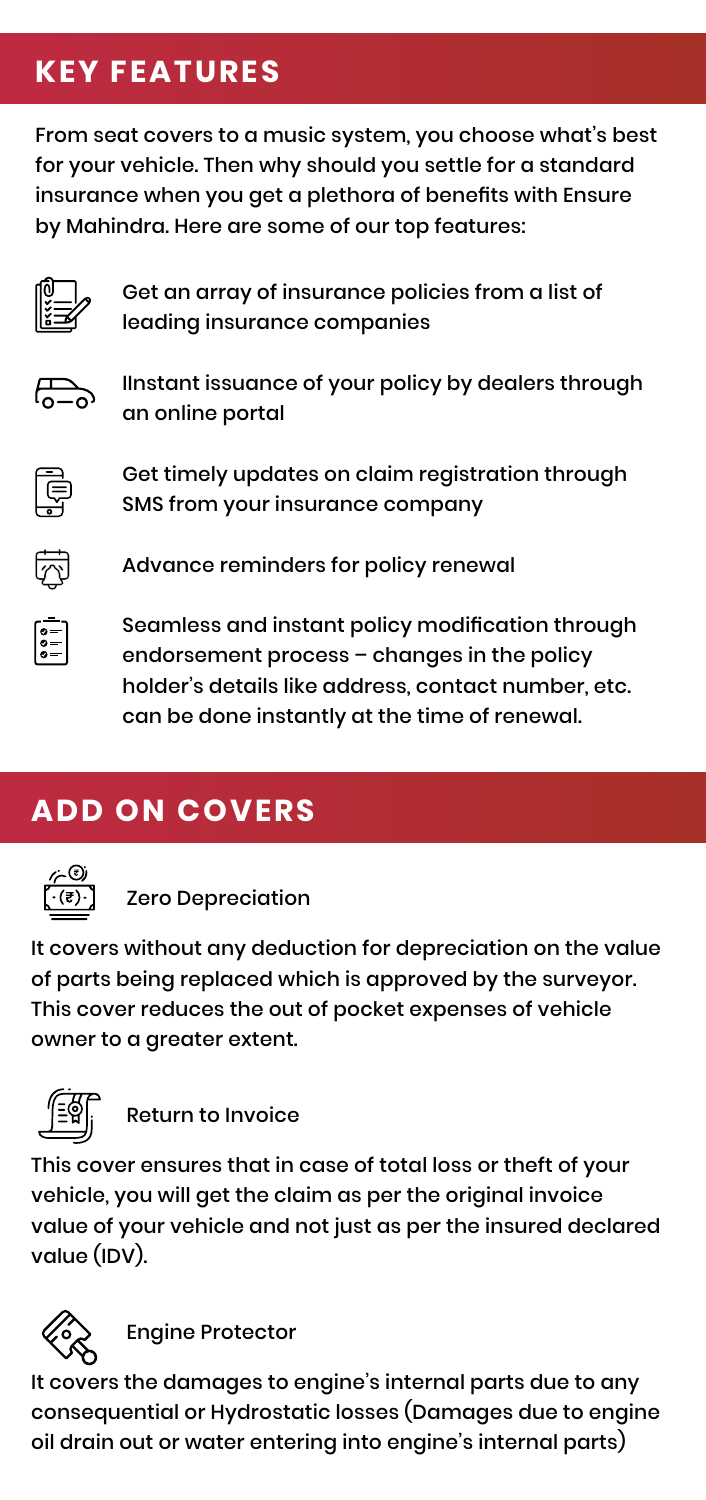since such damages are excluded under the standard comprehensive policy.



NCB (No Claim Bonus) Protection

This cover allows you to retain your No Claim Bonus (NCB), even if you have made a claim.



Consumables

Consumables such as nut and bolt, screw, washer, grease, lubricant, clips, A/C gas, bearings, distilled water, engine oil, oil filter, fuel filter, break oil and related parts are not covered under Standard Comprehensive Insurance. Consumables cover pays for the cost of consumables required to be replaced or refilled in the event of an accident of your vehicle.

## **KEY BENEFITS**



#### **Convenience at every step**

Seamless and instant issuance of the right insurance policy

Near cashless payment facility at Mahindra & Mahindra workshops

Hassle-free and faster claim settlement



#### **Freedom of choice**

Option to choose the right insurance policy from multiple insurers

Complete protection through a wide range of add-on covers



#### **Help form experts**

Team of experts across the country to handhold you at the time of claim

Dedicated customer care support for any queries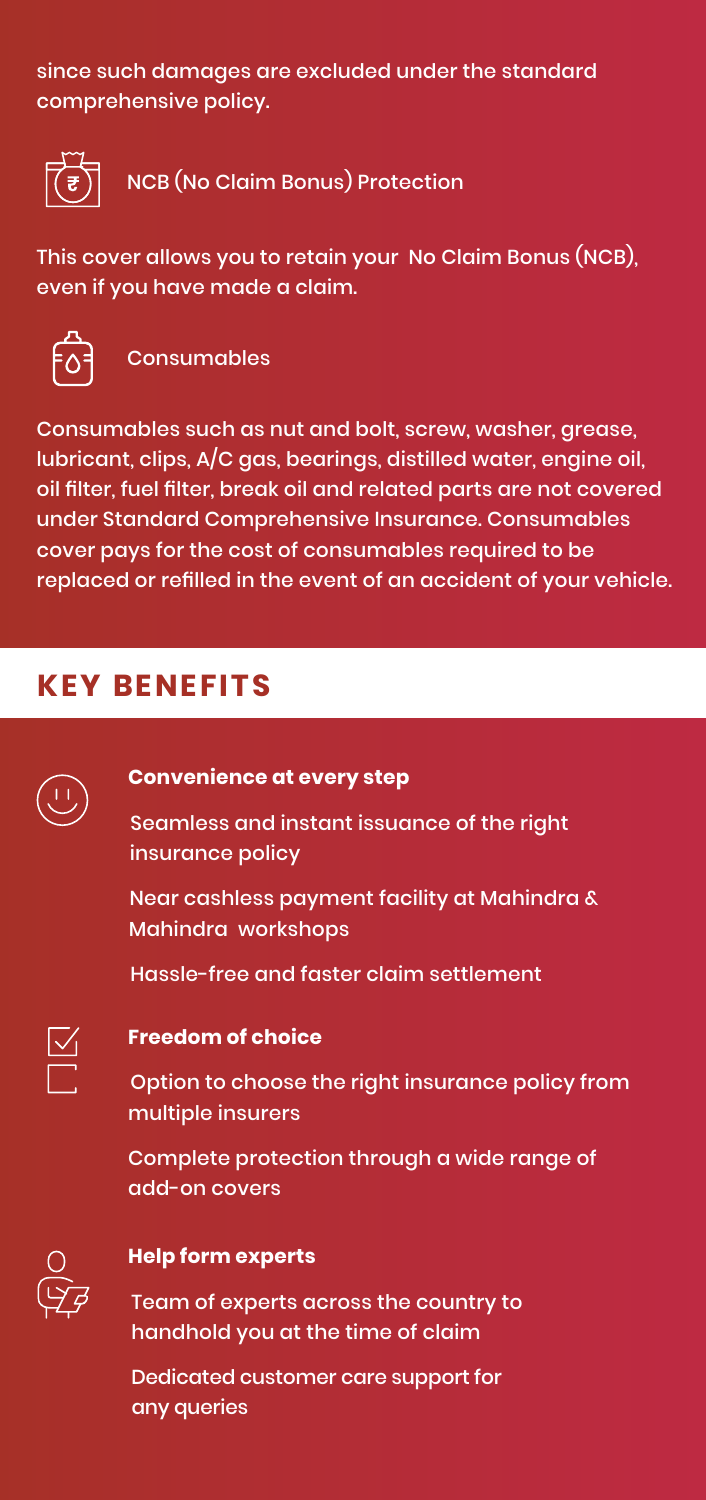

## **FREQUENTLY ASKED QUESTIONS**

#### **Do you know how a valid motor insurance can help you?**

Having a valid motor insurance ensures that you are law complaint and also protects against third party losses involved in accident if any.

It also provides protection to your vehicle against damages which might result into a financial loss.

#### **Are there separate motor insurance plans for personal vehicle and commercial vehicle?**

Yes. A personal motor insurance policy protects you, your vehicle, and third-party who may be involved in an accident. A commercial auto policy is needed for any vehicles that you use for business purposes and it helps in covering the costs associated with vehicle and property damage and third party liability arises in case of any accident.

#### **What is long-term motor insurance policy?**

Insurance regulator (IRDAI) has given a mandate to all the insurance companies to issue long-term insurance policies i.e. third-party insurance for three years for private vehicles (new vehicles only) bought on or after 1st September'18.

#### **In the case of used vehicle, can the new owner continue the insurance in the name of previous owner, even after the vehicle is transferred in the name of new owner in RTO record?**

No. The insurance policy needs to be issued/endorsed in the name of new registered owner of vehicle. Otherwise the claim will not be payable on the ground of No Insurable Interest.